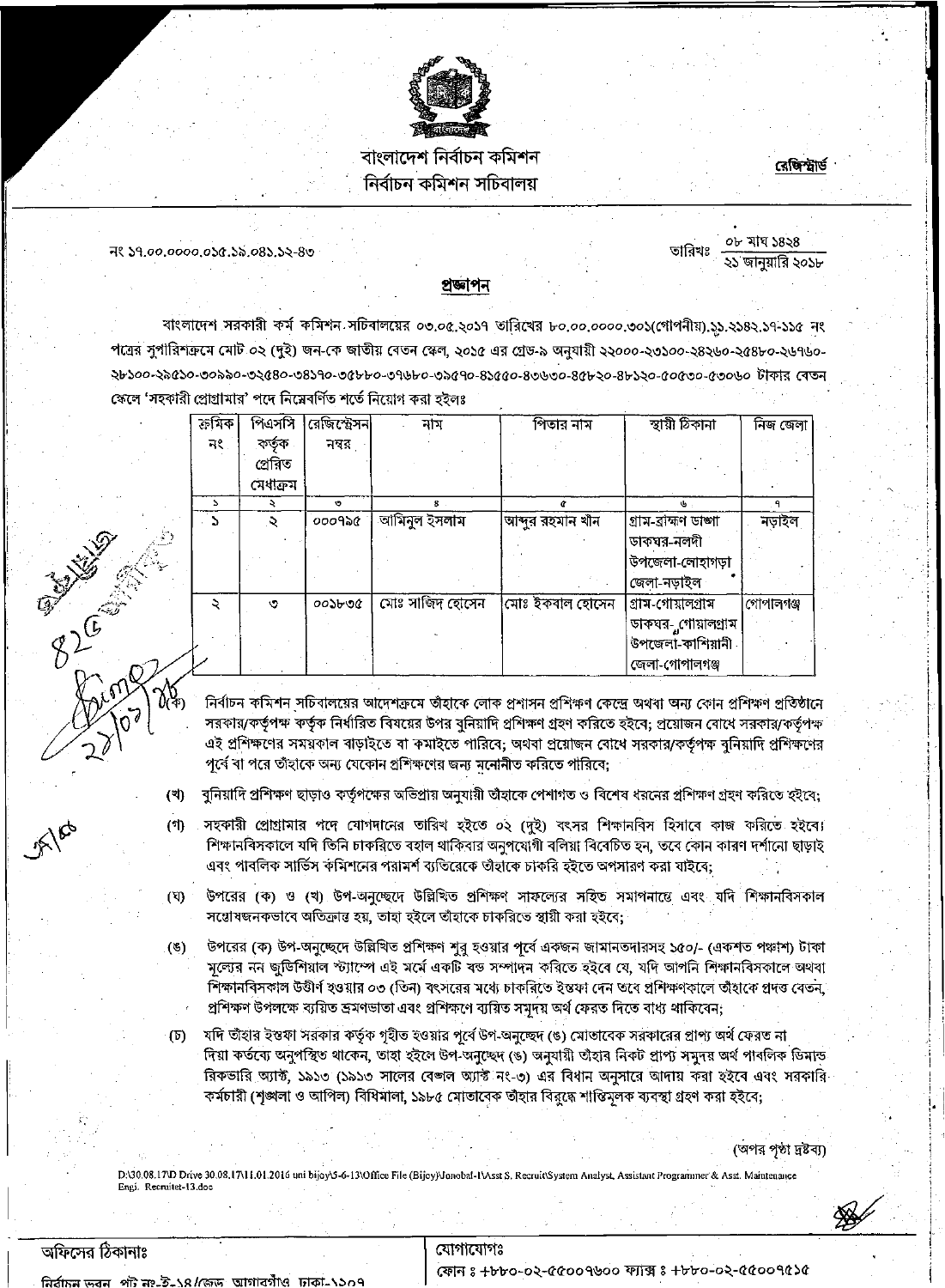- (ছ) তাঁহার জ্যেষ্ঠতা সরকারি বিধি মোতাবেক নির্ধারিত হইবে:
- যদি তিনি কোন বিদেশী নাগরিককে বিবাহ করিয়া থাকেন অথবা বিবাহ করিবার অঙ্গীকারাবদ্ধ হইয়া থাকেন  $(\overline{\mathbb{Q}})$ তৰে এই নিয়োগ বাতিল বলিয়া গণ্য হইবে;
- এই প্রজ্ঞাপনে সুনির্দিষ্টভাবে বর্ণিত হয় নাই, এইরপ ক্ষেত্রে তাঁহার চাকরি সংক্রান্ত বিষয়ে সরকারের প্রচলিত (ৰা ) বিধি-আদেশ এবং নির্বাচন কমিশন সচিবালয়/সরকার/কর্তৃপক্ষ কর্তৃক ভবিষ্যতে প্রণীতব্য বিধি ও বিধান দ্বারা তাঁহার চাকরি নিয়ন্ত্রিত হইবে:
- (ঞ) এই চাকরিতে যোগদানের জন্য তিনি কোন ভ্রমণ ভাতা/দৈনিক ভাতা পাইবেন না।

যদি উল্লিখিত শর্তাবলী তাঁহার নিকট গ্রহণযোগ্য হয়, ডবে আগামী ১১ ফেব্রুয়ারি, ২০১৮ খ্রিস্টাব্দ/২৯ মাঘ ১৪২৪ বঙ্গাব্দ তারিখে ২৷ সম্মতিপত্রসহ 'সহকারী প্রোগ্রামার' হিসাবে নির্বাচন কমিশন সচিবালয়, আগারগাঁও, ঢাকায় যোগদানের জন্য অনরোধ করা হইল। উক্ত তারিখে যোগদান না করিলে চাকরিতে যোগদান করিতে সম্মত নহেন বলিয়া ধরিয়া নেওয়া হইবে এবং এই নিয়োগপত্র বাতিল বলিয়া গণ্য হইবে।

জনস্বার্থে এই নিয়োগ প্রদান করা হইল।  $\mathbf{v}$ 

রাষ্ট্রপতির আদেশক্রমে

5310513 (মোহাম্মদ আশফাকুর রহমান)

তারিখঃ

০৮ মাঘ ১৪২৪

২১ জানয়ারি ২০১৮

সহকারী সচিব (জনবল ব্যবস্থাপনা-১) ফোনঃ ৫৫০০৭৫৩৭

নং ১৭,০০,০০০০,০১৫,১৯,০৪১,১২-৪৩

অনুলিপি অবগতি ও প্রয়োজনীয় ব্যবস্থা গ্রহণের জন্য প্রেরণ করা হইল (জ্যেষ্ঠতার ভিত্তিতে নয়):

মন্ত্রিপরিষদ সচিব, মন্ত্রিপরিষদ বিভাগ/মুখ্য সচিব, প্রধানমন্ত্রীর কার্যালয়,ঢাকা।  $\mathsf{M}$ সিনিয়র সচিব, জনপ্রশাসন মন্ত্রণালয়/অর্থ বিভাগ, অর্থ মন্ত্রণালয়, ঢাকা  $\mathcal{L}$ সচিব, জনবিভাগ, রাষ্ট্রপতির কার্যালয়, ঢাকা। তা সচিব, বাংলাদেশ সরকারী কর্ম কমিশন সচিবালয়, আগারগাঁও, ঢাকা [সূত্রঃ তাঁহার ০৩.০৫.২০১৭ তারিখের  $R1$ . ৮০.০০.০০০০.৩০১(গোপনীয়),১১.২১৪২.১৭-১১৫ নং পত্রের সুপারিশ অনুযায়ী]। অতিরিক্ত সচিব, নির্বাচন কমিশন সচিবালয়, ঢাকা।  $\alpha$ মহাপরিচালক, জাতীয় পরিচয় নিবন্ধন অনুবিভাগ, নির্বাচনু কমিশন সচিবালয়, আগারগাঁও, , ঢাকা। افآ যুগ্মসচিব (সকল), নিৰ্বাচন কমিশন সচিবালয়, ঢাকা।  $\mathcal{D}$  পেন্তু জ্ব মহাপরিচালক, নির্বাচন প্রশিক্ষণ ইনস্টিউট, আগারগাঁও, ঢাকা। সিস্টেম ম্যানেজার, নির্বাচন কমিশন সচিবালয়, ঢাকা। ৯। আঞ্চলিক নির্বাচন কর্মকর্তা, ---------------------- (সকল)। Sol উপসচিব (সকল), নিৰ্বাচন কমিশন সচিবালয়, ঢাকা।  $301$ উপপরিচালক, বাংলাদেশ ফরম ও প্রকাশনা অধিদপ্তর, তেজগীও ঢাকা। বাংলাদেশ গেজেটে প্রকাশের অনুরোধসহ।  $351$ প্রধান হিসাব রক্ষণ কর্মকর্তা, সি.এন্ড.এজি, পিএসসি ও নির্বাচন কমিশন, সচিবালয় ভবন (৩য় ফেজ), সেগুনবাগিচা, ঢাকা।  $551$ নির্বাচন কমিশন সচিবালয়ের সকল কর্মকর্তা। ১৩। মাননীয় প্রধান নির্বাচন কমিশনার-এর একান্ত সচিব, নির্বাচন কমিশন সচিবালয়, ঢাকা (মাননীয় প্রধান নির্বাচন কমিশনার–এর  $381$ সদয় অবগতির জন্য)। ,<br>মাননীয় নির্বাচন কমিশনার, জনাব………………………………………………………...এর একান্ত সচিব, নির্বাচন কমিশন সচিবালয়, ঢাকা (মাননীয় নির্বাচন কমিশনার–এর সদয় অবগতির জন্য)। (অপর পণ্ঠা দ্রষ্টব্য) D;\30.08.17\D Drive 30.08.17\11.01.2016 uni bijoy\5-6-13\Office File (Bijoy)\Jonobal-I\Asst S. Recruit\System Analyst, Assistant Programmer & Asst. Meintenance Engi. Recruitet-13.doc